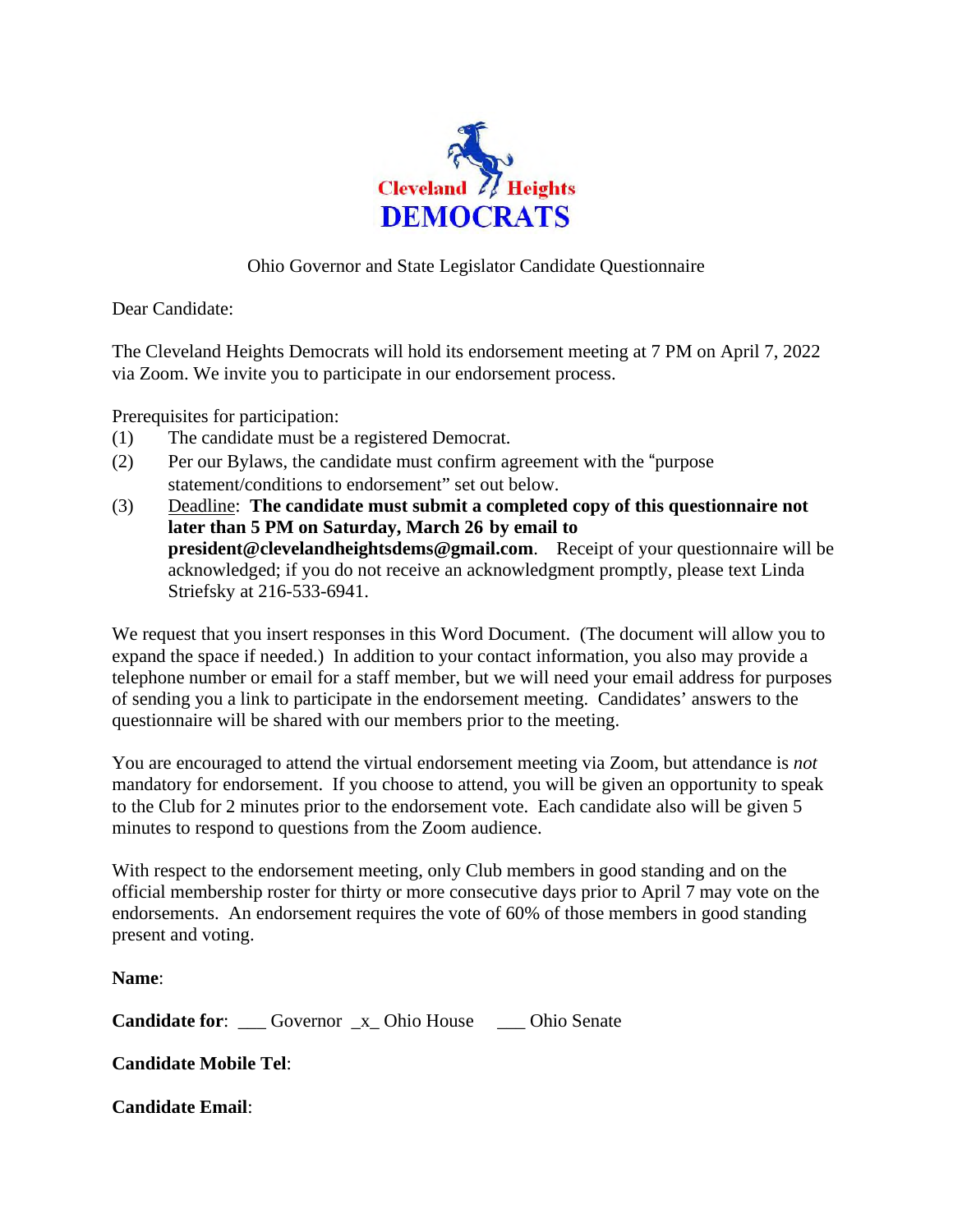## **Campaign Website**:

## **Optional - Mobile Tel and Email for staff:**

Purpose statement/conditions to endorsement: By completing and returning this Candidate Questionnaire, I affirm the following:

- A. I am a registered Democrat.  $\bar{x}$  Yes No
- B. I agree to comply with the purpose of the Club as stated in Article 1, Section 2 of the Constitution, that is:

The purpose of this organization shall be to provide a means by which residents of Cleveland Heights can organize to promote and develop the highest principles of the Democratic Party, to improve the administration of government, and to work for the good of all citizens. This organization shall endorse and support for public office all candidates whose election will, in the judgment of the membership, best advance the Purpose. In pursuing its Purpose, this organization may also cooperate with the National, State, and County Democratic Committees, and pursue other programs of benefit to the community.

 $_x$  Yes  $_N$ 

- C. I agree not to openly oppose any Democratic nominee in a general partisan election.  $x$ <sup>X</sup> Yes  $x$ <sup>No</sup>
- D. I agree not to openly support any opponent of a Democratic nominee in a general partisan election.  $x$  Yes  $\_\_$  No
- E. I have not violated the above A through and including D during the past five (5) years. \_\_\_\_ Yes \_\_\_\_ No I have not violated

If you cannot affirm as to items B, C and D above, please explain your reasoning here:

Per the Club Bylaws, the Screening Committee may require candidates to sign an agreement to comply with those conditions during the candidate's term in the office for which the endorsement is given.

Please answer each of the following questions. Please note that certain questions below are posed only to candidates for Governor and others are posed only to candidates for the Ohio legislature. Most of the questions are posed to both categories of candidates. Some require only a 'Yes' or 'No' answer. For others, you may take a few sentences to express your response. Out of respect for your time, we are not asking for lengthy answers.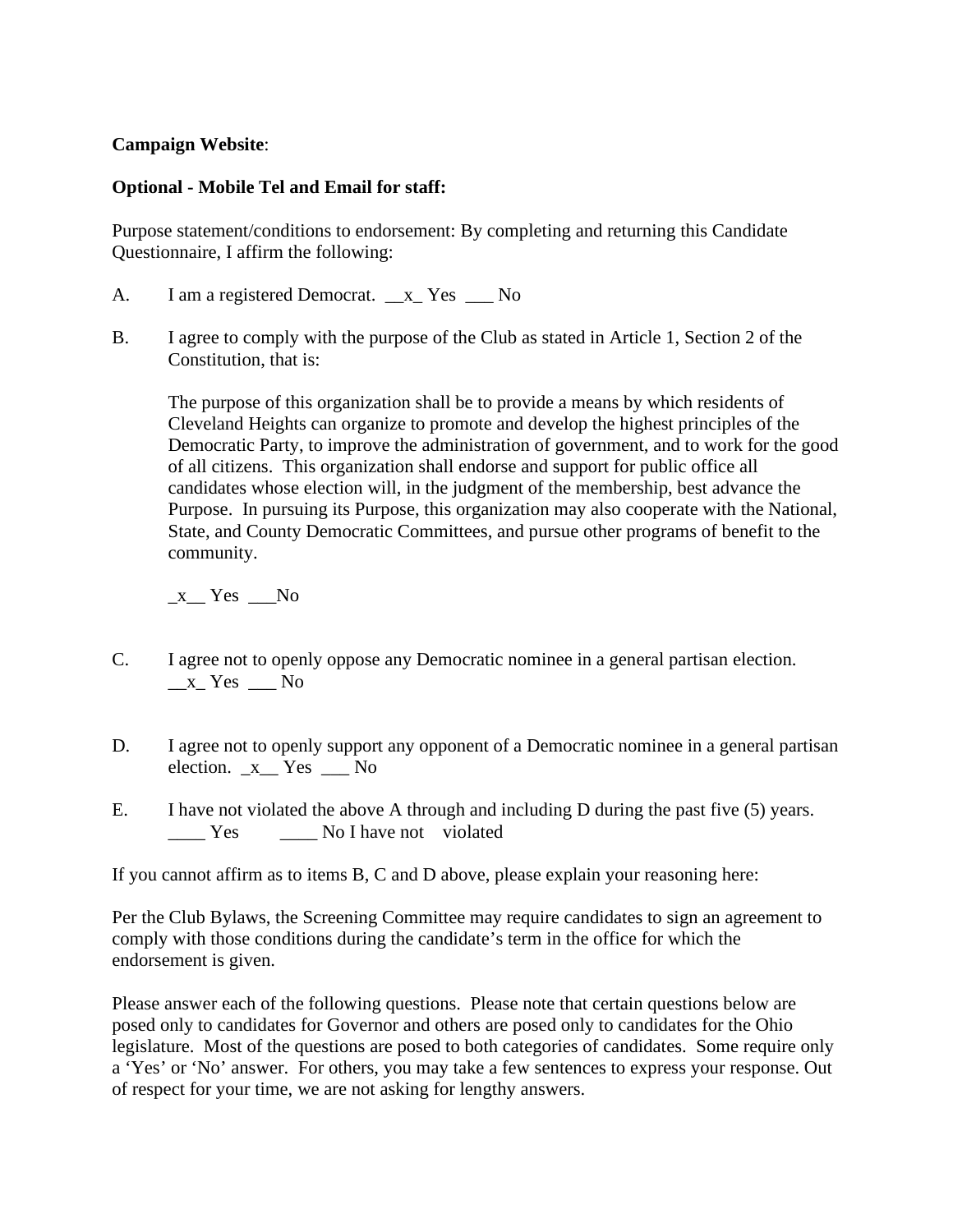- 1. **[For Candidates for Ohio Legislature]** Briefly describe the major reasons why you would be of value as a member of the Ohio Legislature representing the Senate or House District that includes Cleveland Heights. My public service spans 35 years as a first responder, community advocate, and private practice therapist for individuals suffering with PTSD in the communities of Los Angeles, New York, and Cleveland. My career provides me with the experience, education, and advocacy to ensure I will serve all residents to the best of my ability and uphold their rights to ensure their needs are first and foremost.
- 2. **[For Candidates for Ohio Legislature]** Please list what you regard as the three most urgent problems of the Senate or House District that includes Cleveland Heights. What legislative efforts will you make to address those problems? I will submit "Tech Power to the People" legislation to aid in the reduction of poverty in Cuyahoga County, "People and Farmers' Food Bank Bill of Rights to improve quality, service, and modernization of food bank distributions. I will submit revision of Homestead Exemption to raise qualifying earnings placed on a sliding scale with the addition of solar program to aid in the ability to afford climbing cost of home ownership. Lastly, Peace of Noble- the utilization of solar lighting on roundabouts on Euclid to Noble to create safety, reduce high speed police chases, improve access to walking and public transportation.
- 3.
- 4. **[For Candidates for Governor] Jobs and the Ohio Economy** Voters in Cleveland Heights are concerned about both the local and the state economy and availability of good jobs, jobs that can support a family.
	- A. What are your top 3 policies designed to attract businesses and provide opportunities for good jobs in Ohio?
	- B. We know that while big splash business decisions like Intel locating a new facility in Ohio get a lot of press, our small businesses are a critical part of the Ohio economy. Small businesses not only provide jobs, but also tend to spend their money in the local economy. At the same time, we know that the pandemic has been very tough on small business, especially those in more disadvantaged areas. Please describe your top 3 policies to support Ohio's small businesses.
	- C. Urban city centers have also been hit hard by the pandemic. As many businesses switched to remote work, many restaurants and other service businesses have closed and suffered serious economic losses, with job losses. This all translates into less tax revenue for cities. What policies would you pursue to help the urban centers to recover?
	- D. Ohio tax law now allows people working remotely to avoid paying taxes to the city in which their employer is located. This threatens a significant loss of revenue to Ohio cities, not only large cities like Cleveland, but also cities in the suburbs. What is your position on this policy change?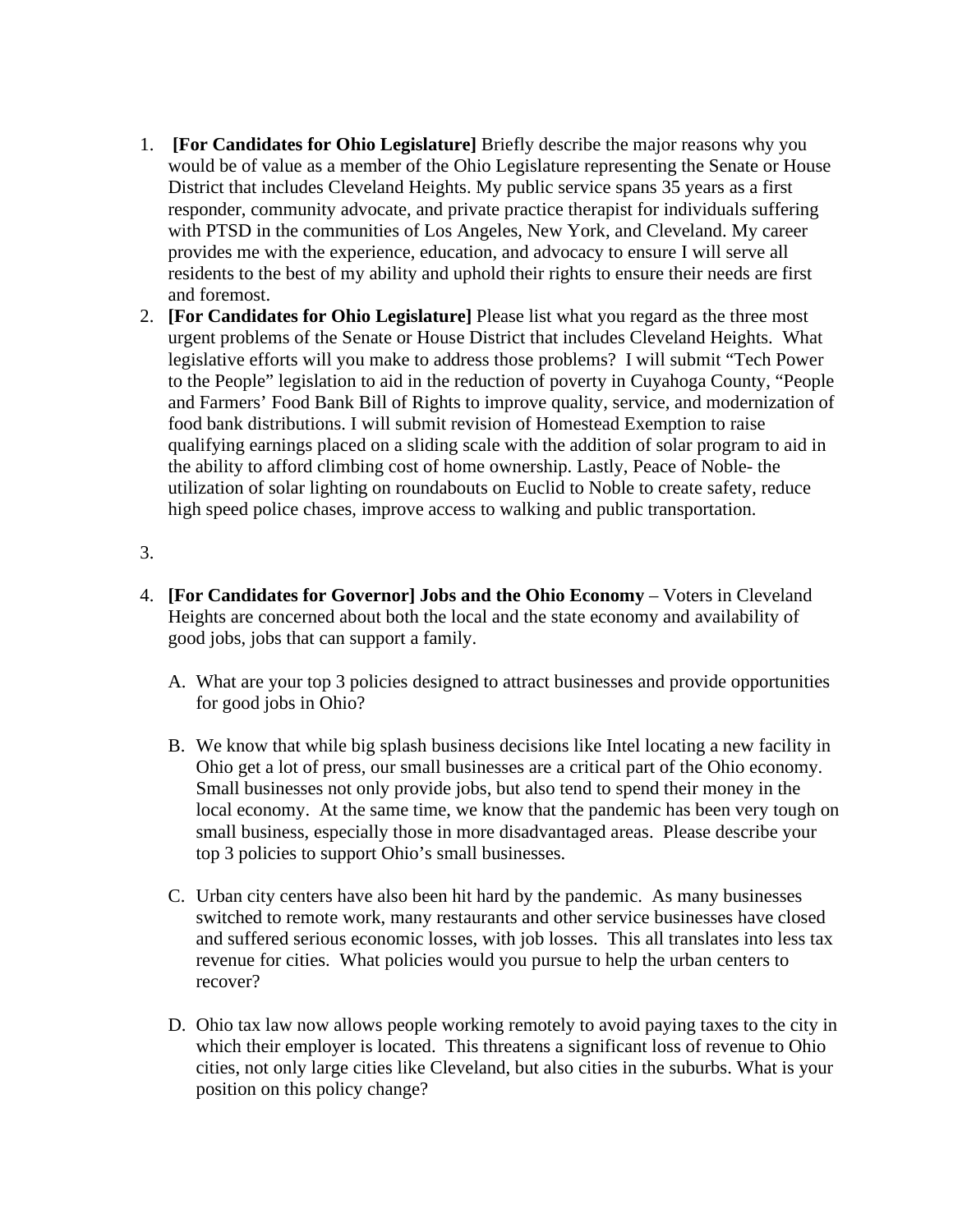5. Right to Make HealthCare Decisions - Do you believe everyone has the right to access abortion care legally in their community without stigma, shame, delay or medically unnecessary barriers, and without regard to ability to pay?  $x$  Yes No

If you previously held a different position on this question, what caused you to change your mind?

6. Voting Rights –

A. If elected, will you strongly oppose Republican efforts to discourage voting, and work to remove existing obstacles to election participation?  $x$ <sup> $Y$ es  $N$ o</sup>

- B. What measures for facilitating voter participation in elections do you support same day registration and voting, expansion of early voting polling locations and hours, providing voters with absentee ballot applications, voting by mail, or something else? Placing voting on Blockchain
- C. In order to encourage voting, would you implement an ongoing program to provide voter registration forms and related information at all state offices open to the public? x\_\_ Yes \_\_ No Library blockchain programs to aid residents to understand blockchain use as a voting platform
- D. In 2015 and 2018, a significant majority of Ohio voter approved amendments to Ohio's Constitution to reform redistricting practices. The goals included banning partisan gerrymandering and requiring public input and transparency. These requirements have been ignored by Republican members of the Ohio Redistricting Commission. Do you support further reforms to Ohio's legislative redistricting process?  $x$ <sup>r</sup> $Y$ es  $x$

If yes, what specific reforms?

- E. **[For Candidates for Governor]** As Governor of Ohio, and a member of the Ohio Redistricting Commission, would you refuse to approve a legislative district or Congressional map that was arrived upon by any process that did not satisfy the requirements of the Ohio Constitution? Yes No
	- 7. Racial Justice –

A. People of color across this country are the targets of escalating levels of racially motivated threats and violence. What would you do to address this? Place checkbox on all police reports, requiring all police to ask if victim believes the crime was racially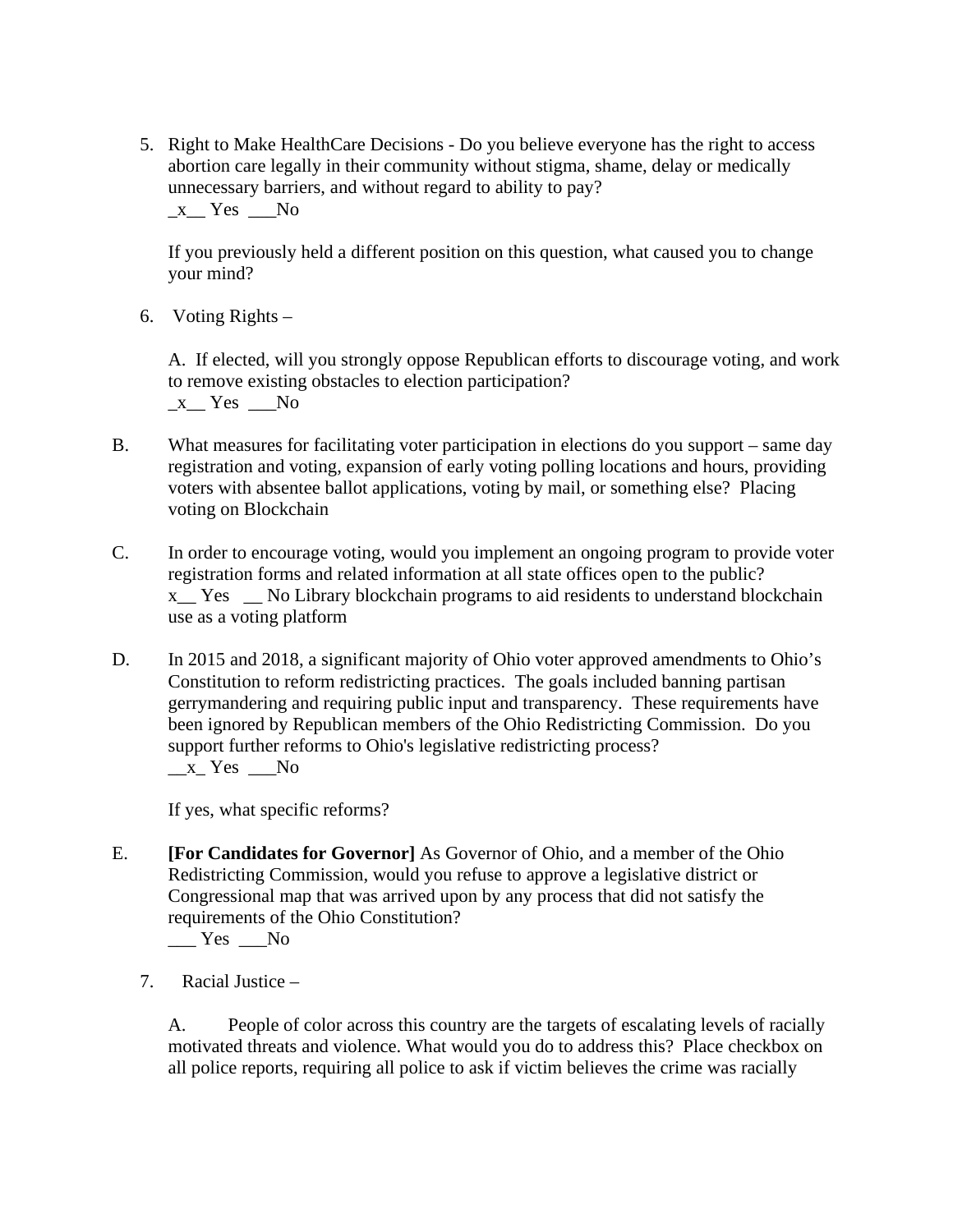motivated. This data is to be collected, published, turn into the Feds, and apply for funding to address the issue.

- B. Will you fight to ensure that school curricula include the accurate and honest teaching of the history of Black Americans and other American people of color and that works by Black authors and other authors of color be made readily available to students?  $x$ <sup> $Y$ es No</sup>
- C. If elected, will you advocate for reparations for descendants of Black people who were enslaved in the U.S.?  $x$  Yes No Reparations for Native Americans

Please elaborate if you wish.

8. Equality – Do you oppose all discrimination on the basis of sex, race, ethnicity, sexual orientation, or gender identity?

 $x$ <sup> $Y$ es No</sup>

- 9. Education About one hundred Ohio public school systems have joined a legal complaint against the Ohio EdChoice voucher mechanism that diverts tax based public school financial support to fund private school tuition. Generally, nonminority students use these tuition vouchers. The suit alleges that this program, with recently increased voucher allowances, has contributed to an effective resegregation of some public school systems.
	- A. Do you support increased State funding for public schools, and elimination of State funding for all privately operated charter schools and all other private schools – religious or not - and any other measures that divert public money away from public schools and/or contribute to public school resegregation? \_\_\_ Yes \_\_\_No. The community is sadly divided by this problem. The government needs to determine a transparent way to address all community education needs. The use of the term resegregation is a multi-level issue- This community has a long history, documented by universities of economic segregation Our region is reported as one of the most economically segregated communities in our country. Economic segregation contributes to students' academic struggles, as such we must unite as a community to multitask a way to provide education that meets the needs of all the community.
	- B. Do you oppose efforts to require presentation of religious concepts as alternative theories in the public-school science curriculum?  $x$ <sup>Nes No</sup>
	- C. Republicans in Ohio's legislature have jumped on the misguided band wagon that mischaracterizes teaching in our K through 12 public schools regarding our country's history as to people of color and women. These measures seek to undermine policies that support diversity, inclusion and honest education of our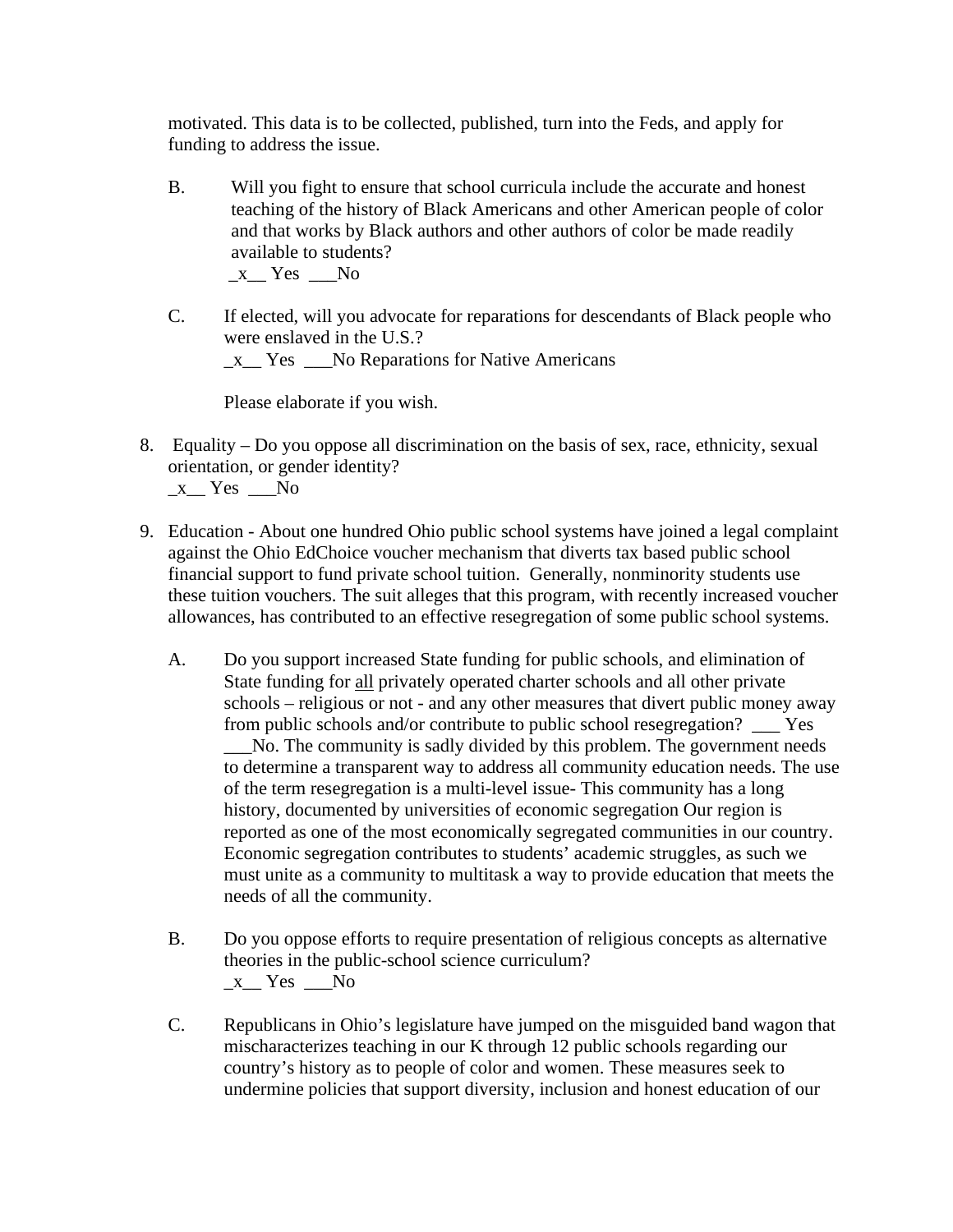students. The proposed bills, such as HB 327, further impose punitive and overreaching measures, including fines and other penalties, aimed at intimidating and harassing public school teachers and public school districts. What is your policy to support our hard-working public school teachers and school districts from these overreaching measures? The demand for teachers to be held responsible for student academic achievement is harmful to students and teachers. Students and parents need access to each other in order for student to academically achieve. Rather than placing blame on teachers, I will submit Tech Power to the People Initiative to aid families in achieving economic stability and equity. This plan allows parents the ability to afford the time needed to be available for their students' academic needs. This plan shifts academic success away from being the sole responsibility of teachers and instead grants parents the opportunity to allocate time and emotional support for student success.

- D. What other legislative effort would you make to better enable Ohio's public schools to attract and retain qualified teachers? \_\_x\_ Yes \_\_\_No similar to a doctor's housing loan- providing teachers access to zero down home ownership, including teachers within the sliding scale of the Homestead Exemption with Solar Inclusion
- 9. Labor Rights
	- A. The labor shortage in some service, retail, and transport job sectors is expected by economists to persist through 2022. In your view, what effect has the Ohio minimum wage of \$9.30 per hour contributed to the shortage of applicants for these jobs? The cost of housing, transportation, food, clothing, utilities, and other basic needs has pushed service and retail workers to manufacturing jobs that pay a much higher salary. Service and retail jobs schedules and employment are inconsistent as both are motivated by sales. Work in these fields can be unfriendly environments for parents and students seeking consistency so that they may meet their other life obligations.
	- B. Do you favor raising the Ohio minimum wage from \$9.30 per hour? \_\_\_x Yes \_\_\_No

If yes, to what value? In a single increment, or incrementally over what period of time? Many service and retail workers rely on county goods and services (TANF) if earnings are immediate, at a rate over 9.30, then families will lose their benefits and do not have a way to financially substitute for goods, services, and cash TANF provides. Such an earnings patterns results in a return to TANF via job termination, as the loss of needed TANF cannot be regained quickly enough to avoid plummeting into deeper poverty already experienced by the 9.30. Income serves families and individuals best when incrementally earned to help adjust for lost of county goods and services. 1.00 increase monthly allows for saving needed funds to substitute in for TANF which grants time to successfully move from TANF to employment fulltime, full pay rate of 18.00 an hour of regular earnings.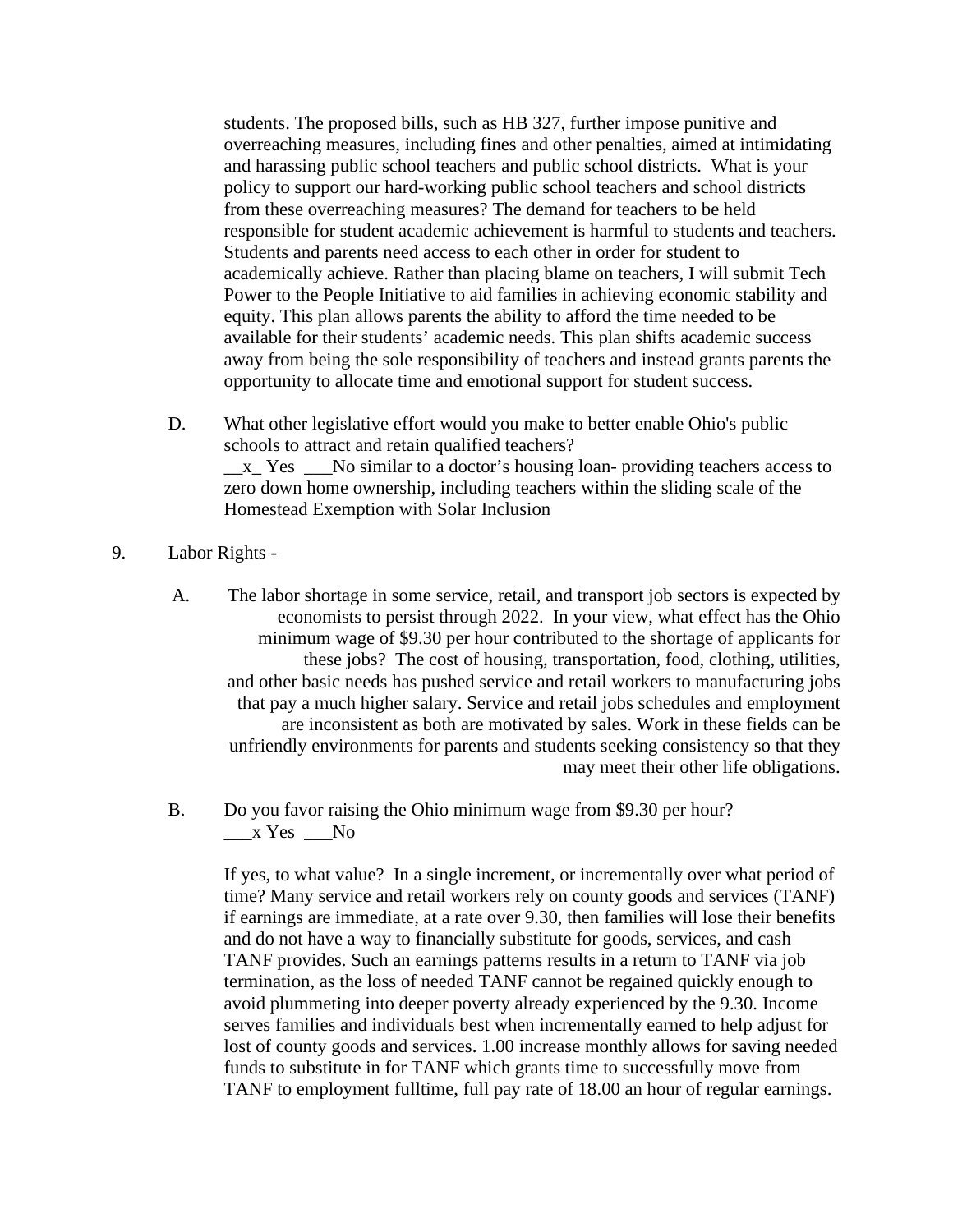- C. Do you support the right of workers to collective bargaining, and their right to form or join labor unions?  $x$ <sup>Yes</sup>  $\_\$
- 10. Public Health
	- A. Do you oppose Ohio Senate bill S215, which proposes to eliminate Ohio's permit requirement for concealed carrying of firearms?  $x$ <sup>Nes No</sup>
	- B. What reforms do you support to reduce the epidemic of gun violence in Ohio?\_\_\_The economic segregation is a multi-level issue that spreads far and wide in someone's life. Blockchain ensures the county participates as a transparent fiduciary partner with the residents. Such a change creates equality between residents and the county, ensuring consistent and timely delivery of goods and services. Such a platform creates economic stability due to the county's reliability of goods and services (food stamps, housing vouchers, childcare, social security, HEAP, PIPP). County consistency in service delivery grants residents' faith in their government and belief in delayed gratification. Gun violence will reduce in this type of economic atmosphere.
	- C. **[For Candidates for Ohio Legislature]** As an elected legislator, would you oppose legislative efforts that countermand the advice of scientists and directives of knowledgeable public health officials during an ongoing epidemic of infectious disease? yes
	- D. **[For Candidates for Governor]** As Governor of Ohio, would you veto legislation described under Question C immediately above?
	- E. The pandemic has exposed the underfunding of Ohio's public health system. Do you support increased funding and other support for Ohio's public health system?  $x$ <sup>Nes  $x$ </sup>
- 11. Green Energy Transition –

A. Do you support legislative and regulatory measures that facilitate development of utility scale solar and wind electrical power generation projects across Ohio, including (for State legislature candidates) in your district? \_x\_\_ Yes \_\_\_No

B. In 2014, Ohio adopted wind turbine setback requirements that effectively eliminated development of utility scale wind generation projects. Do you support legislation to restore reasonable setback requirements and other measures to encourage wind electrical generation in Ohio?  $x$  Yes No